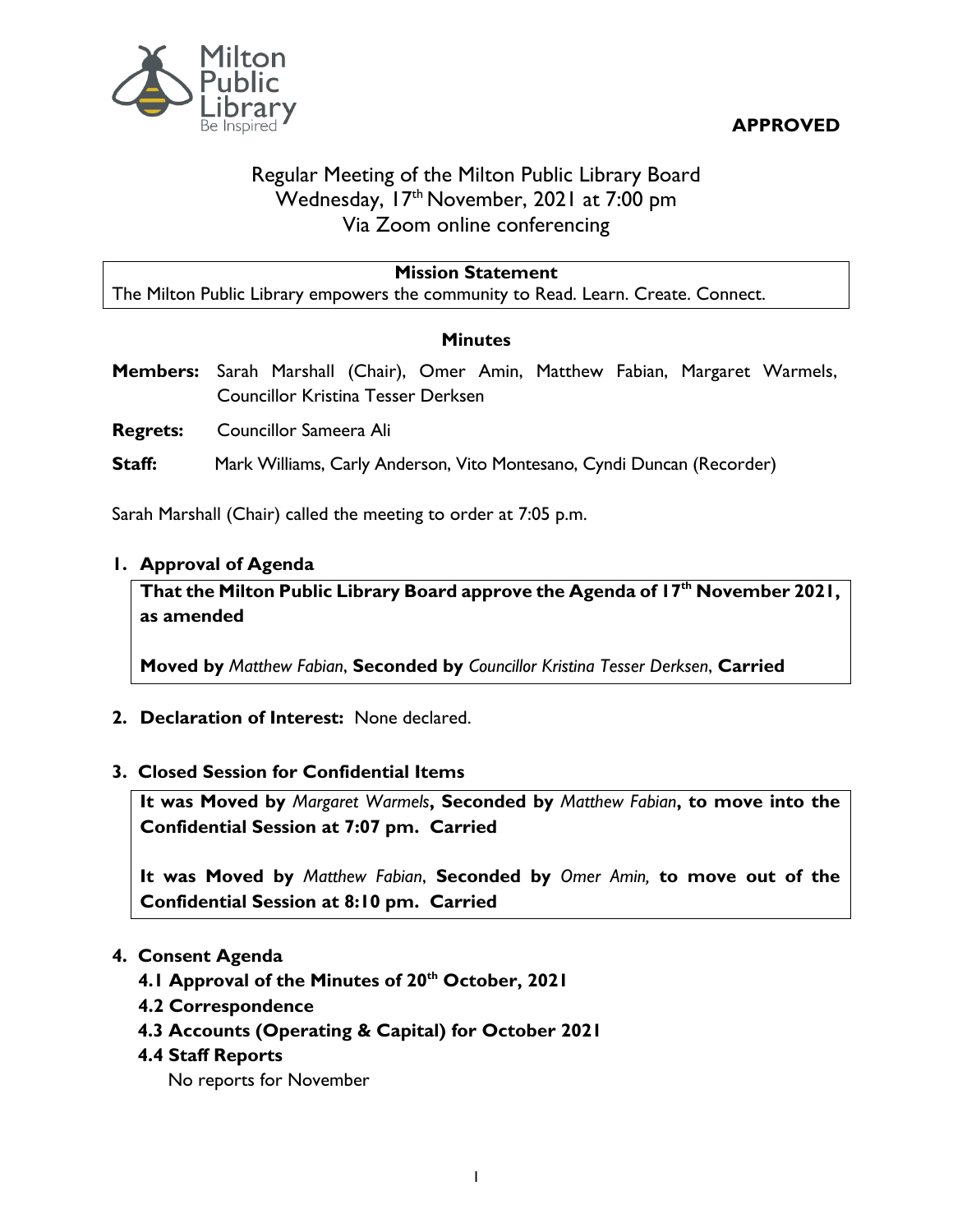

#### **Motion #21-1802**

**That the Milton Public Library Board approve the Consent Agenda for 17th November, 2021**

**Moved by Councillor** *Kristina Tesser Derksen,* **Seconded by** *Margaret Warmels,* **Carried**

### **5. Information Items**

### **5.1 2022 Board Report and Activity Schedule**

Williams presented the 2022 Board Report and Activity Schedule to the Board. This is a dynamic document which will be updated as needed throughout the year.

#### **5.2 2021 Overview to Council**

Williams reported to the Board that as in previous years, he has been invited to present to Council's Budget Workshop on 29<sup>th</sup> November 2021.

### **6. Decision Items**

## **6.1 2022 Draft Operating Budget Update**

Williams reminded the Board that the 2022 Draft Operating Budget was approved in principle at the October Board meeting. Since that time, Williams has confirmed with staff at the Town of Milton that MPL will be going forward with this budget as previously presented: \$5,308,485 which represents an increase of 5.33%.

#### **Motion #21-1803**

**That the Milton Public Library Board confirm the 2022 Operating Budget as outlined in the report entitled "2022 Draft Operating Budget update"**

**Moved by** *Matthew Fabian,* **Seconded by** *Margaret Warmels*, **Carried**

#### **6.2 2022 Board Meeting Schedule**

Williams presented the Board with a proposed meeting schedule for 2022.

#### **Motion #21-1804**

**That the Milton Public Library Board approve the schedule of proposed meeting dates for 2022** 

**Moved by** *Councillor Kristina Tesser Derksen,* **Seconded by** *Margaret Warmels*, **Carried**

## **6.3 Resumption of In-Person Board Meetings**

Williams reported to the Board that as a result of the efficacy of the COVID-19 vaccine campaign in Ontario and within Halton Region, it is anticipated that capacity limits for MPL will be removed  $17<sup>th</sup>$  January 2022, enabling the Board to again meet in person. A requirement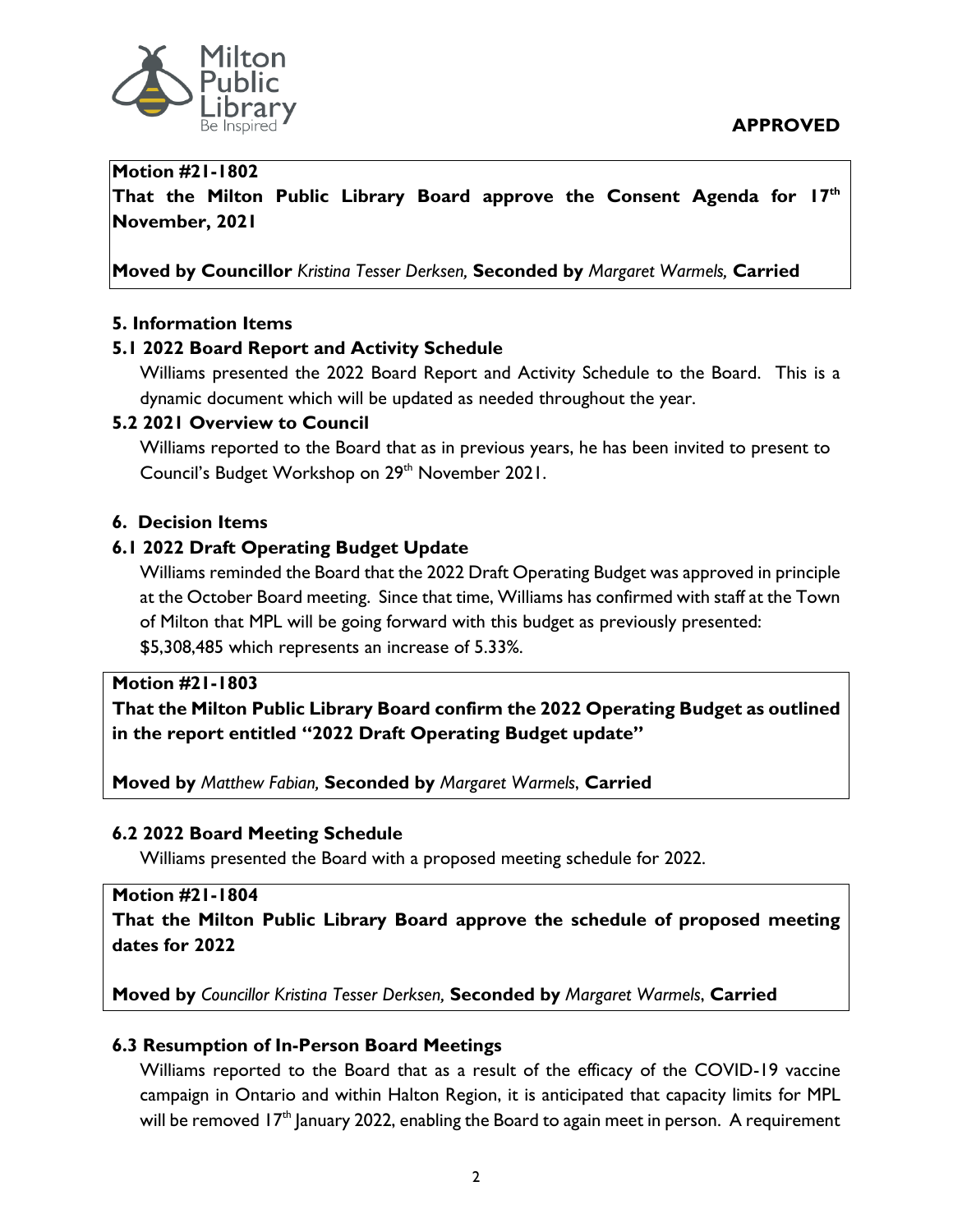



of doing so is that all members of the Board have received two doses of a federally approved COVID-19 vaccine.

# **Motion #21-1805**

**That the Milton Public Library Board approve the resumption of in-person Board meetings in 2022** 

**Moved by** *Margaret Warmels,* **Seconded by** *Councillor Kristina Tesser Derksen,* **Carried**

# **6.4 2022 Goals & Objectives Draft Board Action Items**

Anderson presented the 2022 Goals and Objectives Draft Board Action Items to the Board. The Action items support the 2022 Goals and Objectives and help drive MPL's continued development over the course of the coming year.

# **Motion #21-1806**

**That the Milton Public Library Board approve the 2022 Goals and Objectives Draft Board Action Items**

**Moved by** *Matthew Fabian,* **Seconded by** *Margaret Warmels*, **Carried**

# **6.5 2022 Draft Board Work Plan**

Anderson presented the 2022 Draft Board Work Plan. This includes annual activities and professional development opportunities that are of relevance to the Board.

# **Motion #21-1807 That the Milton Public Library Board approve the 2022 Board Work Plan**

**Moved by** *Matthew Fabian,* **Seconded by** *Margaret Warmels*, **Carried**

## **6.6 Termination of Employment Policy**

Montesano presented the Termination of Employment Policy, brought forward in accordance with the MPL Policy Review Schedule. There are no changes being recommended at this time.

## **Motion #21-1808**

**That the Milton Public Library Board approve the "Termination of Employment Policy"**

**Moved by** *Councillor Kristina Tesser Derksen,* **Seconded by** *Matthew Fabian*, **Carried**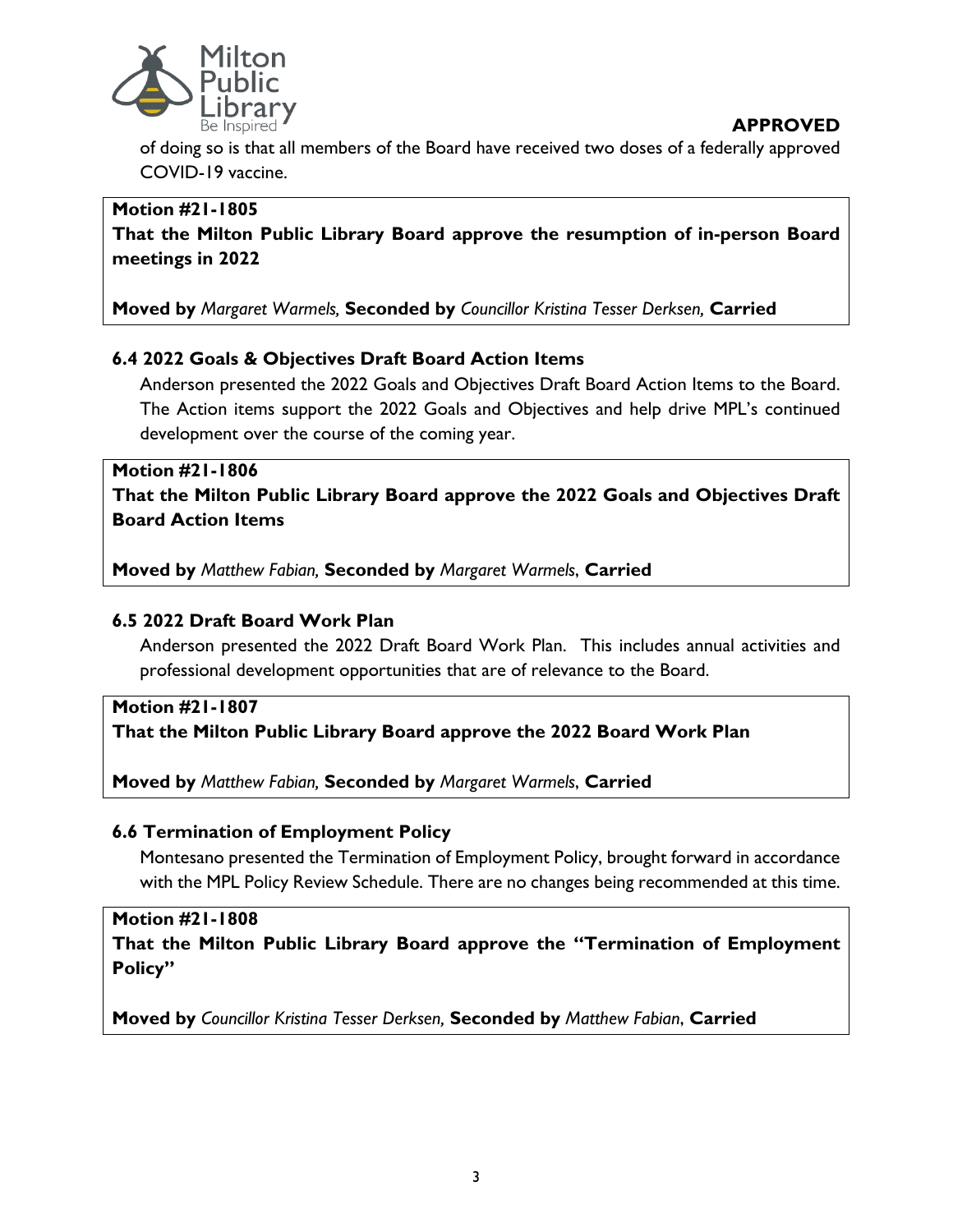

**APPROVED**

### **6.7 Volunteer Policy**

Anderson presented the Volunteer Policy as part of the MPL Policy Review Schedule

#### **Motion #21-1809**

**That the Milton Public Library Board approve the "Volunteer Policy"**

**Moved by** *Matthew Fabian,* **Seconded by** *Councillor Kristina Tesser Derksen*, **Carried**

## **6.8 MPL Board Christmas Acknowledgement for Staff**

Williams reminded the Board that due to the global pandemic in 2020, the money ordinarily set aside for the annual Christmas Staff acknowledgement was donated to the MCRC Infant Food Bank on behalf of MPL staff..

### **Motion #21-1810**

**That the Milton Public Library Board approve the contribution of monies from the Board Expenses budget for the staff Christmas acknowledgement, in the amount of \$500**

**And further**

**That the \$500 be donated to the MCRC Infant Food Bank on behalf of MPL staff**

**Moved by** *Matthew Fabian,* **Seconded by** *Councillor Kristina Tesser Derksen*, **Carried**

## **6.9 OLA Super Conference Board Attendance**

Williams informed the Board that the 2022 OLA Super Conference will again be held virtually between the  $1^{st}$  and  $5^{th}$  February 2022. As MPL has been offered the discounted group registration rate, it will be available for all members to attend.

#### **Motion #21-1811**

**That the Milton Public Library Board approve the Board members advise staff of their interest in registering for the virtual OLA Super Conference.**

**Moved by** *Margaret Warmels,* **Seconded by** *Councillor Kristina Tesser Derksen*, **Carried**

## **6.10 Gender Neutral Washrooms**

Williams reported that subsequent to his recording of MPL's Beyond the Stacks podcast with PFlag Halton, the idea of Gender Neutral washrooms was suggested to be a further indication of MPL's support of the 2SLGBTQ+ community. This can be easily accomplished with the change of signage on the family washrooms at the Main Library location.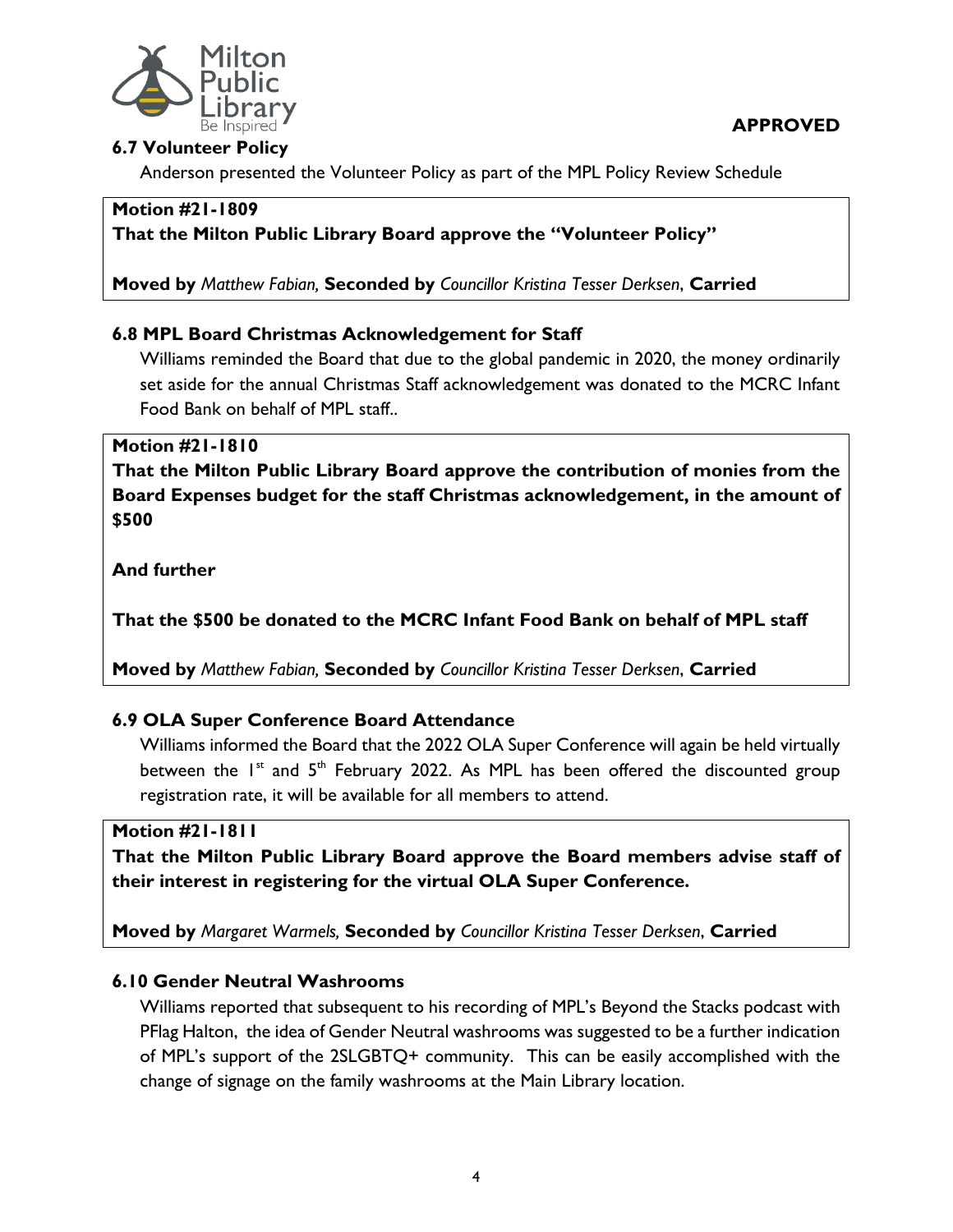

#### **Motion #21-1812**

**That the Milton Public Library Board approve the change in signage on the universal washrooms in order to create Gender Neutral washrooms at MPL**

**Moved by** *Councillor Kristina Tesser Derksen,* **Seconded by** *Matthew Fabian*, **Carried**

# **7. Reports and Updates**

### **7.1 Chief Librarian's Monthly Report**

Williams highlighted some key activities from October 2021:

- Impressive work continues on the redesign of the MPL website
- Williams attended the Library Leaders Forums hosted by the Internet Archive
- The new Marketing and Communications assistant is making great inroads in their new position
- MPL's e-resources continue to gain traction with an increase of over 21% in e-books over the same period in 2020; e-learning saw usage increase by 189% over the same period in 2020.
- The culminating OBOM event with Jagmeet Singh was held on 21<sup>st</sup> October, with over 640 attendees
- For Culture Days, MPL hosted a Canadian Caribbean Association of Halton Reading Corner session with local Milton author, Abimbola Anifoshowe reading from their book "Kaaro Tomi, Good Morning, Tomi"
- The Laurier Milton Lecture series commenced its 2021-2022 series with a virtual session on Global Warming
- The IT function is being greatly supported by the IT Manager and the IT Technician

## **7.2 Council Update**

Councillor Kristina Tesser Derksen reported on Town Council activities for October 2021.

## **7.3 2021 Year End Projection: November Update**

Williams the updated year-end projection to the Board. At this time a surplus of approximately \$1,580 is expected.

## **7.4 HR Committee: no update**

## **7.5 Board Advocacy Committee: no update**

**8. Other Business:** None